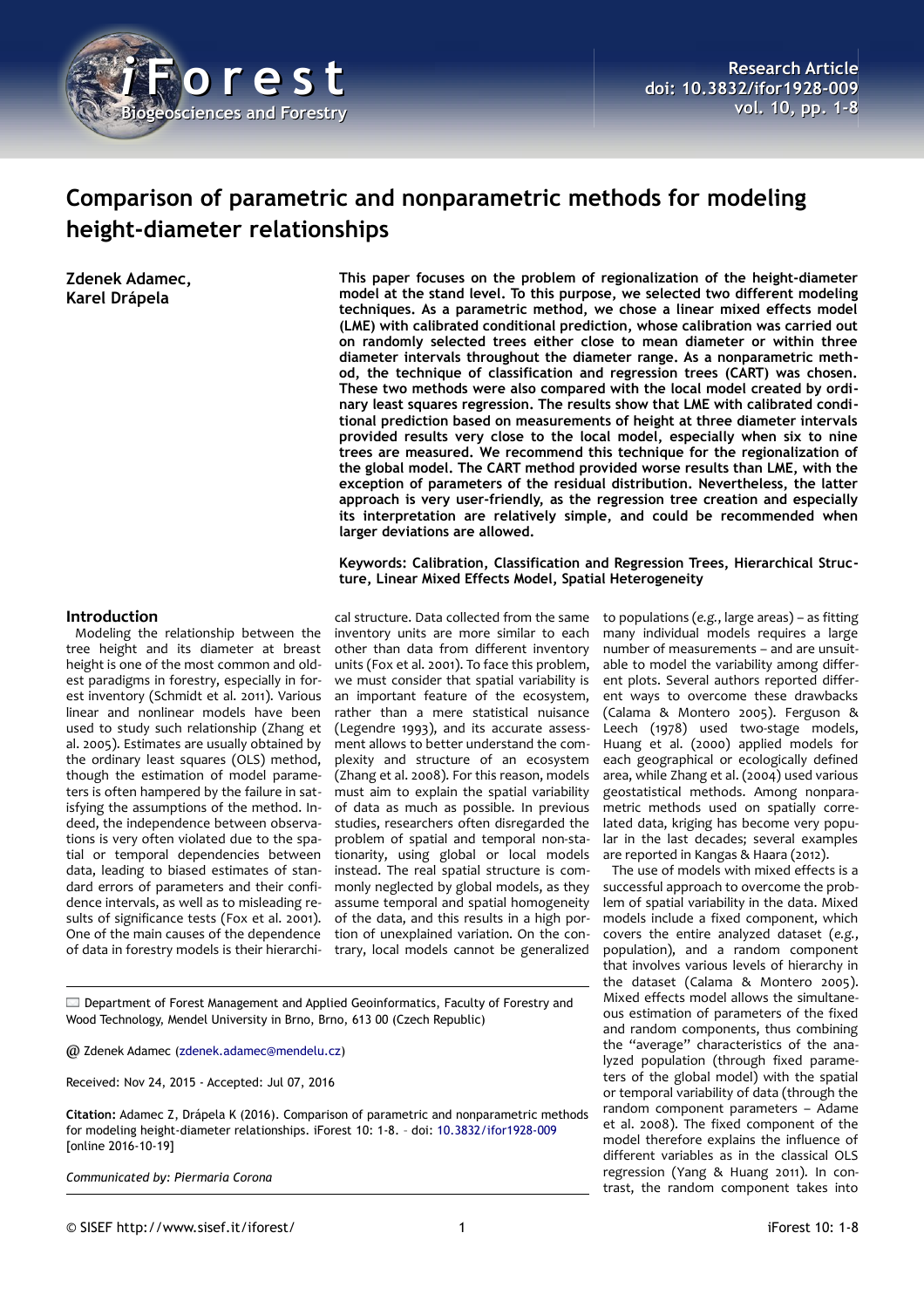account the heterogeneity and randomness in the data caused by known and unknown factors (Vonesh & Chiinchilli 1997). Mixed models thus provide a better parameter estimates than OLS regressions (Budhathoki et al. 2008), providing a flexible tool to analyze a given area.

The main advantage of using a mixed model is the possibility to calibrate an already existing model (Mehtätalo 2004) by estimating its parameters on data not used in the construction of the original model, as in the case of a new experimental plot. Two calibration methods are available to this purpose (Sharma & Parton 2007):

- Random parameters have a value of 0. There are no measured values of the dependent variable, so the calibration is done with only fixed effects (often referred to as "fixed effects marginal prediction"), which is related to the entire population.
- Random parameters are estimated separately for each sampling unit. It includes at least one (or better several) measured values of the dependent variable. It is a calibration with fixed and random effects (also referred to as "calibrated conditional prediction"), which applies to individual areas.

These calibration techniques have a wide range of applications, though so far they have been most frequently used in modeling growth (Miguel et al. 2013), increment (Calama & Montero 2005, Budhathoki et al. 2008, Aakala et al. 2013) and height-diameter functions (Trincado et al. 2007, Adame et al. 2008, Schmidt et al. 2011, Castaño-Santamaría et al. 2013, Lu & Zhang 2012).

When trees in the experimental area are not enough for applying the calibrated conditional prediction, LME with fixed effects marginal predictions has to be used for tree height modeling, instead of the LME model with calibrated conditional predictions. In such cases, a suitable alternative could be the method of classification and regression trees (CART), which is a non-

parametric technique that effectively use local data (Sironen et al. 2003), does not require a normal distribution of residuals (Fan et al. 2006), and is robust to outliers (De'ath & Fabricius 2000). According to Rejwan et al. (1999), this method is suitable for modeling with hierarchical data. This approach is based on the splitting of binary data into homogeneous groups (with respect to the dependent variable) by using independent variables (Dobbertin & Biging 1998). Using qualitative dependent variables, this method produces a classification tree, while a regression tree is obtained using quantitative dependent variables (Moisen & Frescino 2002). The main advantage of this approach is that no additional height measurements are required for modeling tree height at the local level when a CART model based on other data sets is available for the area of interest. In this case, only the stand variables required for the assembled classification or the regression tree have to be identified.

Although far less used in forestry than the LME, the CART method has been successfully applied for modeling tree mortality (Dobbertin & Biging 1998) and for the regionalization of global models of the volume of tally trees (Räty & Kangas 2008) or of floodplain forest occurrences (Anderson et al. 2010). Therefore, an accurate evaluation its advantages and disadvantages in comparison with the widely used LME method is required.

The aim of this paper is to compare the use of the LME (parametric) and the CART (nonparametric) models to regionalize the global model of height-diameter relationship.

# **Material and methods**

## *Study area*

The study site is located in the Training Forest Enterprise Masaryk Forest Křtiny (lat. 49° 17′ 43″ N, long. 16°45′ 01″ E), southern Moravia (Czech Republic), north of Brno. Forty-six circular sample plots were

<span id="page-1-0"></span>**Tab. 1** - Basic characteristics of tree and stand variables. (DBH): diameter at breast height of a tree; (H): height; (BA): basal area; (V): volume; (DBH<sub>m</sub>): mean diameter;  $(H_m)$ : mean height; (BA<sub>s</sub>): stand basal area; (V<sub>m</sub>): mean tree volume; (N): number of trees; (SI): site index; (A): stand age; (95% CI): 95% confidence interval of mean value; (min): minimal value; (Max): maximal value; (STD): standard deviation.

| Level       | Variable                                  | Mean ± 95% CI    | Min  | Max  | <b>STD</b> |
|-------------|-------------------------------------------|------------------|------|------|------------|
| <b>Tree</b> | DBH (cm)                                  | $32.2 \pm 0.5$   | 9.0  | 75.0 | 10.9       |
|             | H(m)                                      | $28.4 \pm 0.3$   | 10.0 | 41.5 | 6.4        |
|             | BA (cm <sup>2</sup> )                     | $911.0 \pm 29.7$ | 63.6 | 4417 | 603        |
|             | V $(m^3)$                                 | $1.17 \pm 0.04$  | 0.01 | 6.55 | 0.91       |
| Stand       | $DBH_m$ (cm)                              | $33.1 \pm 0.4$   | 18.6 | 47.4 | 8.3        |
|             | $H_m$ (m)                                 | $28.8 \pm 2.8$   | 14.6 | 36.5 | 6.4        |
|             | $BA_s$ (m <sup>2</sup> ha <sup>-1</sup> ) | $35.7 \pm 0.3$   | 22.2 | 46.3 | 6.34       |
|             | $V_m$ (m <sup>3</sup> )                   | $1.17 \pm 0.03$  | 0.16 | 2.56 | 0.66       |
|             | N (n ha <sup>-1</sup> )                   | $498.0 \pm 13$   | 221  | 1240 | 272        |
|             | $SI$ (m)                                  | $33.6 \pm 0.1$   | 32   | 38   | 1.7        |
|             | A (years)                                 | $81.6 \pm 1.6$   | 30   | 136  | 33.0       |

selected in 23 different Norway spruce (*Picea abies* Karst.) stands. The sample plot area was 250  $m<sup>2</sup>$  (stands younger than 40 years), 700 m<sup>2</sup> (stands aged between 41-80 years) and 1200 m<sup>2</sup> (stands older than 80 years). For each tree in the sample plots, its height and diameter at breast height were measured, and the basal area of each tree was calculated. Volume of each tree was calculated using volume equations by Petráš & Pajtík (1991). We measured a total of 1,590 trees. For each of the 23 forest stands considered, the mean diameter, mean height, stand basal area, mean tree volume, number of trees per ha, site index (mean height in 100 years) and the stand age were obtained by averaging the sampling plot values. [Tab. 1](#page-1-0) summarizes the basic characteristics of tree and stand variables over the study area.

# *Statistical analysis*

All the analyses were carried out using the software packages R (R Core Team 2015) and STATISTICA® v. 12.0 (StatSoft Inc., Tulsa, OK, USA). The performances of the parametric LME and the nonparametric CART methods in modeling the height-diameter relationship were compared. We fitted the global model of the height-diameter function for the entire surveyed area and local models for each forest stand. To fit a model with mixed effects, an appropriate height-diameter (H-D) function has to be selected. We have evaluated five common H-D functions: (i) the Michailov function (Michailov 1943 – eqn. 1):

$$
\hat{h} = 1.3 + ae^{\frac{b}{dbh}}
$$

(ii) the Petterson function (Petterson 1955 – eqn. 2):

$$
\hat{h} = 1.3 + \frac{1}{\left(a + \frac{b}{dbh}\right)^3}
$$

(iii) the Näslund function (Näslund 1947 – eqn. 3):

$$
\hat{h} = 1.3 + \frac{dbh^2}{(a+b\cdot dbh)^2}
$$

(iv) the Levakovic function (Levakovic 1935  $-$  eqn. 4): *b*

$$
\hat{h} = 1.3 + a \left(\frac{dbh}{1 + dbh}\right)^b
$$

(v) the Meyer function (Meyer 1940 – eqn. 5):

$$
\hat{h} = 1.3 + a(1 - e^{-b \, dbh})
$$

where *h* is the fitted height of a tree, *dbh* is the diameter at breast height, and *a, b, c* are the parameters to be estimated.

To select the best function for the global model, the following criteria were considered: (i) mean of residuals; (ii) residual standard deviation; (iii) standard error of residuals; (iv) Akaike's information criterion (AIC – Akaike 1973).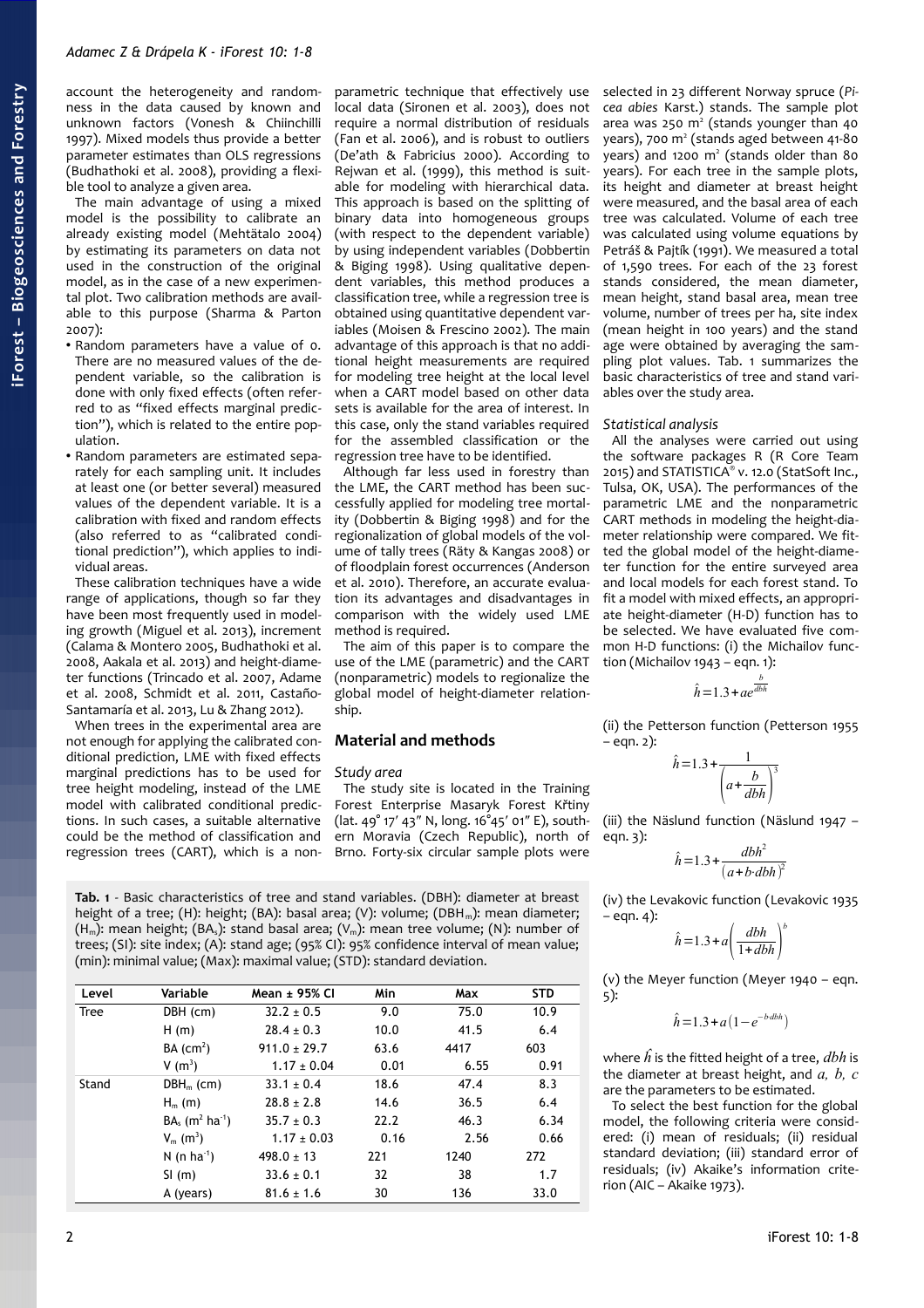**iForest –**

# *Linear mixed effects model*

We built the actual mixed model as a twolevel model, according to the methodology proposed by Weiss (2007). The first-level model included only tree variables, which vary within the forest stand in relation to height and diameter. The second-level model also included stand variables. In terms of general matrix expression, the linear mixed model can be described as follows (Gregoire et al. 1995 – eqn. 6):

$$
y = X \beta + Zb + \varepsilon
$$

where *y* is the dimensional vector of the *n* observations of the response variable taken from  $n_v$  trees within  $n_u$  plots, X is the design matrix of dimension *n* × *m* including the explanatory variables associated with fixed components, *β* is *the m-*dimensional vector of fixed components (estimated fixed parameters of the model), *Z* is the design matrix of dimension *n × q* for the random components, *b* is the *q-*dimensional vector of random components for the levels tree and plot, and *ε* is the *n*dimensional vector of residual components.

Making the first-level model consists of three steps: (1) the global model; (2) the model with random effect of intercept only; and (3) the model with random effect of intercept and regression parameter. Through these steps, we tested the significance of the structure in the data, the importance of the predictor, and the random effect of the model. The significance of each model was tested using the likelihood ratio test and the AIC. After the firstlevel model was obtained, we fitted the second-level model by testing the contributions of the following stand variables: number of trees per ha, age of the forest stand, stand basal area, mean diameter, and the site index. In some cases, the logarithmic transformation was applied to stand variables because of the non-linear relationships observed between stand variables and the model parameter estimates.

The inclusion of the stand variables in the second-level model was done using the following procedure: the stand variable showing the highest correlation with the parameter estimates was included in the model; after the inclusion, the relation of the remaining stand variables on parameter estimation was tested again. We repeated the above procedure until the parameter estimates showed a statistically significant relationship (correlation coefficient) with some of the tested stand variables.

The mixed model obtained was calibrated using the calibrated conditional prediction in order to extend its predictability to the other plots. This step requires at least one dependent variable value to be measured in a given plot (in this case, the tree height) in order to calculate the random component of the parameter estimates. We can write the calibrated conditional prediction using the equation by Calama & Montero  $(2005 - eqn. 7):$ 

$$
E(y|b)=X\beta+Zb
$$

where the meaning of the symbols is the same as in eqn. 6.

For the calculation of the random components of parameter estimation, we used the best linear unbiased predictor (BLUP) proposed by Robinson (1991). The estimation of random components of the model parameters can be expressed as follows (Calama & Montero 2005 – eqn. 8):

$$
\hat{b} = \hat{D}\,\hat{Z}\big(\hat{R} + \hat{Z}\,\hat{D}\,\hat{Z}^T\big)^{-1}\hat{e}
$$

where  $\hat{b}$  is the vector of BLUP for the random components,  $\hat{D}$  is the covariance matrix of the random effects,  $\hat{Z}^{\!\intercal}$  is the design matrix for the random components,  $\hat{R}$  is the estimated matrix for the residual variance, *e* is the vector whose dimension equals the number of observations and whose values are the residuals of the fixed effects marginal model.

The calibration process was carried out using two different procedures of tree selection. In the first procedure, we measured the height of  $1$  to  $5$  randomly selected trees that were in the range of  $\pm$  2 cm of the mean diameter. In the second case, three diameter (*d*) intervals of 4 cm were set as follows: (i)  $d_{\text{min}}$  to  $d_{\text{min}}$  + 4 cm; (ii)  $\bar{d}$  - 2 cm to  $\bar{d}$  + 2 cm; (iii)  $d_{\text{max}}$  - 4 cm to  $d_{\text{max}}$ . In this case, 1, 2 or 3 trees were randomly selected within each interval, obtaining 3, 6 or 9 trees, respectively, to be measured for height.

The calibration was performed on six forest stands that differed significantly in age and other stand characteristics. To assess the quality of the mixed model as compared with local models, we used the following criteria: (i) coefficient of determination (*R* 2 ); (ii) root mean square error (*RMSE*); (iii) mean of residuals; (iv) residual standard deviation; (v) Akaike's information criterion (AIC); (vi) mean deviation (*Δ*i) of fitted values obtained by the LME model from the fitted values obtained by the OLS model, calculated as follows (eqn. 9): *n*

$$
\Delta_i = \frac{\sum_{i=1}^{n} |\hat{y}_{iLME} - \hat{y}_{iOLS}|}{n}
$$

where *n* is the sample size,  $\hat{v}_{\text{inner}}$  and  $\hat{v}_{\text{max}}$ are the fitted values obtained for the *i*-th tree  $(i = 1, 2, 3, ..., n)$  by the LME and the OLS models, respectively.

#### *Classification and regression trees*

Because tree height is a continuous variable, the regression tree method was selected, whose results are homogeneous groups of individuals sharing the same predicted height (*μ*h). Individual groups are explained using several different predictors, which are independent variables easy to be measured in the stand and/or to be computed from the measured variables. In this case, we used diameter at breast

height, mean diameter of tree species, age of forest stand as continuous variables, as well as the site index as a categorical variable. We assessed the contribution of each variable to the regression tree grouping using the analysis of significance proposed by Breiman et al. (1984). The degree of significance take values from 1 to 100; the larger the value, the greater the significance of given variable in the tree formation.

*Parametric and nonparametric H-D models*

The regression tree model was tested on the same data used for the mixed model described above, but the original dataset was divided into a training (860 records) and a validation (730 records) subsets. The training subset was used to compile the regression tree model, while the validation subset to verify the accuracy of the model.

In the process of binary data splitting of the tree nodes, the algorithm tries to reduce the residual sum of squares. To prevent model overfitting and ensure a good estimate of  $\mu_h$ , we set the minimum number of values in one node to 50, *i.e.*, when one of the two groups obtained by splitting has fewer than 50 values, the process is terminated.

Ten-fold cross-validation pruning technique was chosen to reduce the number of branching of the regression trees achieved. After cross-validation, the regression tree models were tested on the validation subset. The quality of the resulting trees was determined using both subsets based on the following criteria: (i) coefficient of determination; (ii) mean of residuals; (iii) standard error of residuals; (iv) residual standard deviation.

## *Comparison of the results of the mixed model and regression tree*

We compared the results of the mixed model and regression tree using data from six forest stands for which the mixed model calibration was carried out. In addition, the results of both methods were compared with those obtained with a local linear model of the height-diameter function fitted using the classical ordinary least squares (OLS) method. As comparison criteria, we have used the coefficient of determination (*R* 2 ), mean of residuals (*e*i), the standard deviation of residuals (*σ*ei) and the mean deviation of fitted values obtained by the mixed model or the regression tree from the fitted values of the local model (*Δ*i). For the comparison of the LME model with CART and OLS methods, we used only the mixed model with calibrated conditional prediction carried out with heights measured in three diameter intervals, as we have identified this type of calibration to show the best goodness-of-fit for the linear mixed effects model.

#### **Results**

#### *Linear mixed effects model*

[Tab. 2](#page-3-0) shows the results of the comparison of functions used in the global height-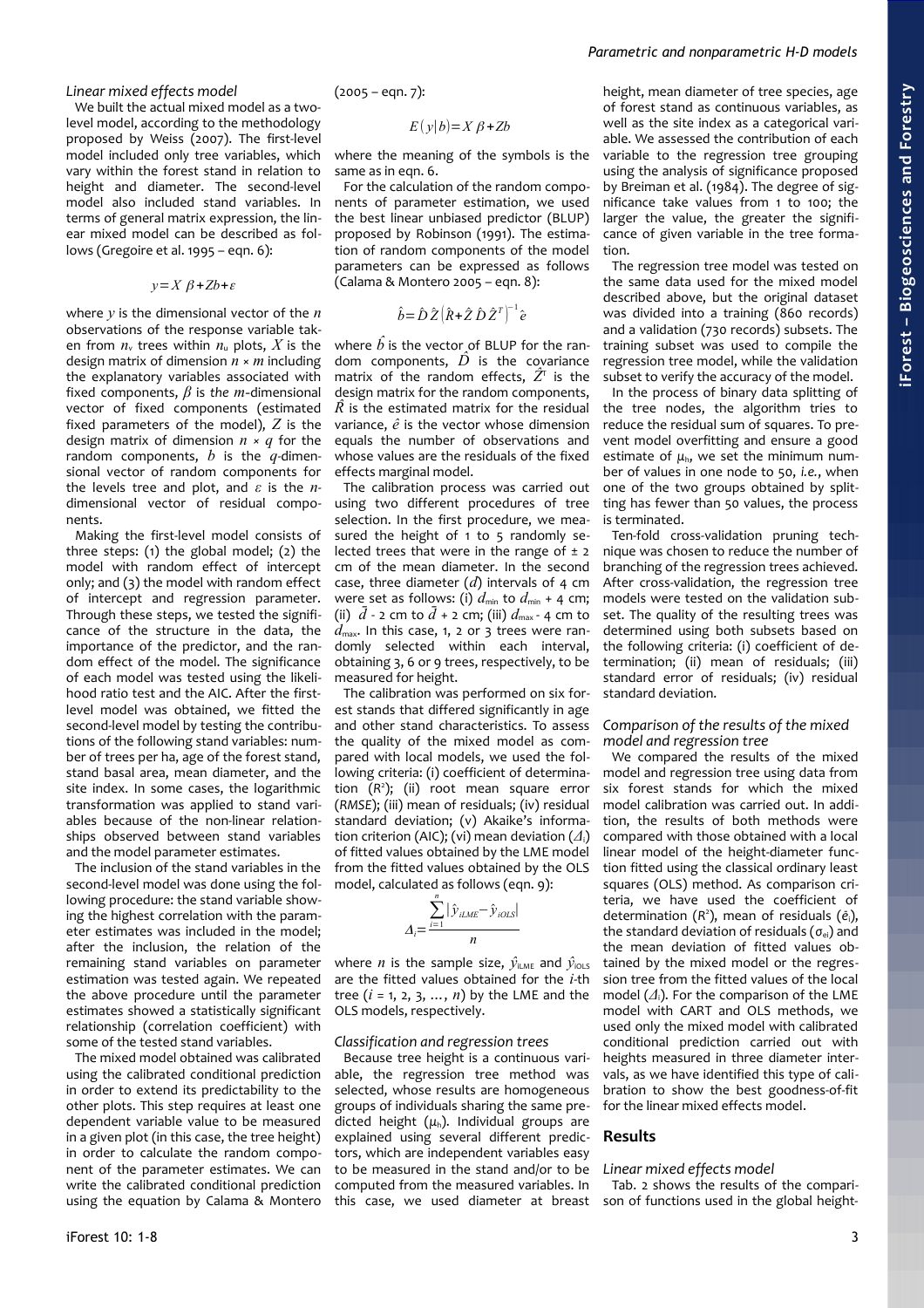<span id="page-3-0"></span>**Tab. 2** - Comparison of global height-diameter models. (*e*i): mean of residuals; (*σ*ei): residual standard deviation; (*SE*ei): standard error of residuals; (AIC): Akaike information criterion.

| <b>Function</b>   | $\bar{e}_{i}$ (m) | $\sigma_{ei}$ (m) | $SE_{ei}$ (m) | AIC.   |
|-------------------|-------------------|-------------------|---------------|--------|
| Michailov (egn.1) | 0.0103            | 2.8101            | 0.0705        | 7802.8 |
| Petterson (egn.4) | $-0.0006$         | 2.8023            | 0.0703        | 7794.0 |
| Näslund (egn.3)   | $-0.0071$         | 2.8081            | 0.0704        | 7800.6 |
| Levakovic (egn.2) | 0.0085            | 2.8069            | 0.0704        | 7799.3 |
| Meyer (eqn.5)     | $-0.0313$         | 2.8244            | 0.0708        | 7819.2 |

<span id="page-3-2"></span>**Tab. 3** - Comparison of first-level models. (*a, b*): parameters of the model; (*σ u*ai): standard deviation of the random intercept; (*σ u*bi): standard deviation of the random regression parameter; (ε<sub>ik</sub>): residual standard deviation; (AIC): Akaike's information criterion; (p): p-value after the likelihood ratio test.

| Model                    | b                      | $\sigma u_{\rm ai}$      | $\sigma u_{\rm bi}$ | $\epsilon_{ik}$ | <b>AIC</b> |                                                    |
|--------------------------|------------------------|--------------------------|---------------------|-----------------|------------|----------------------------------------------------|
| Global                   | 0.2648 2.0848          | <b>Contract Contract</b> | $\sim 100$          | 0.0149 - 8861   |            | $\sim 100$                                         |
| Random effect of a only  | $0.2952$ 1.2624 0.0192 |                          |                     |                 |            | $0.0076 - 10863 \le 0.001$                         |
| Random effect of a and b |                        |                          |                     |                 |            | $0.2944$ 1.2919 0.0194 0.1726 0.0001 10881 < 0.001 |

diameter models. Based on all the criteria chosen, the Petterson's height-diameter function provided the best results. However, similar model performances were observed using all the functions tested, indicating their potential applicability in the prediction of tree height.

The resulting global linear model using the Petterson H-D function can be represented by the following formula (eqn. 10):

$$
\frac{1}{\sqrt[3]{\hat{h}-1.3}} = 0.2648 + 2.0848 \cdot \frac{1}{dbh}
$$

where  $\hat{h}$  is the fitted height of the tree and

<span id="page-3-1"></span>**Fig. 1** - Comparison of residuals (grey circles) of the global mod $e^{i(a)}$  and the second-level mixed effects model (b) for the prediction of tree height. Black dots represent the mean of residuals in each diameter class, while the black lines represent its confidence intervals.



(global model, the model with random effect of intercept only and model with random effect of intercept and regression parameter) were compared using the likelihood ratio test. [Tab. 3](#page-3-2) shows the results of all first-level sub-models. In all cases, we observed statistically significant differences among the different models. The final first-level mixed model therefore



included the random part of the parameter estimation for both the intercept and the regression parameter.

When compiling the second-level model, we tested the contribution of individual stand variables. The obtained results suggest that the estimates of the parameter *a* are mainly dependent on the logarithm of the forest stand age  $(R = 0.944)$ , while *b* estimates are dependent on the age of the forest stand  $(R = 0.457)$ . Therefore, both forest stand age and its logarithmic transformation were included into the secondlevel model. Subsequently, the parameter estimates of the model including the stand age were tested for relationship with the remaining stand variables and no statistically significant correlations were found. Thus, the final mixed, second-level model included as predictors the stand age in parameter *b* and the logarithm of stand age in parameter *a*. We can express the final model with following equations (eqn. 11):

$$
\frac{1}{\sqrt[3]{h} - 1.3} = (0.4572 - 0.0381 \ln T + u_{ai}) + (1.1109 + 0.0025 T + u_{bi}) \cdot \frac{1}{dbh} + \varepsilon_{ik}
$$

where (eqn. 12):

$$
u_i = \begin{bmatrix} u_{ai} \\ u_{bi} \end{bmatrix} \sim N \begin{pmatrix} 0 \\ 0 \end{pmatrix} \begin{bmatrix} 0.0000303 & -0.0000001 \\ -0.0000001 & 0.0309408 \end{bmatrix}
$$

and (eqn. 13):

$$
\varepsilon_{ik} \sim N(0,0.00563)
$$

in which *h* is the fitted height of a tree, *dbh* is the diameter at breast height, *T* is the age of the forest stand,  $u_{ai}$  is the random part of the intercept,  $u_{bi}$  is the random part of the regression parameter.

The second-level mixed-effects model showed a better fit on data as compared with the first-order model (likelihood ratio test:  $p < 0.001$ , AIC = -10927.7). This was confirmed by its lower dispersion of residuals, as depicted in [Fig. 1.](#page-3-1)

The calibrated conditional prediction of tree height based on a random sample of 1 to 5 trees within  $\pm$  2 cm around the mean diameter provided biologically inconsistent results. Indeed, an inverse relationship was found, thereby tree height was predicted to decrease when diameter increases. Such inconsistency could not be eliminated even by using a larger number of measurements (max 5). Due to the poor quality of this calibration, a low coefficient of determination was obtained, as well as a high average deviation of fitted values of the mixed model and fitted values of the local model.

The second calibration method (tree height measured in three diameter intervals – see above) yielded significantly better results. [Tab. 4](#page-4-0) summarizes the goodness-of-fit statistics obtained using the calibrated second-level mixed effects model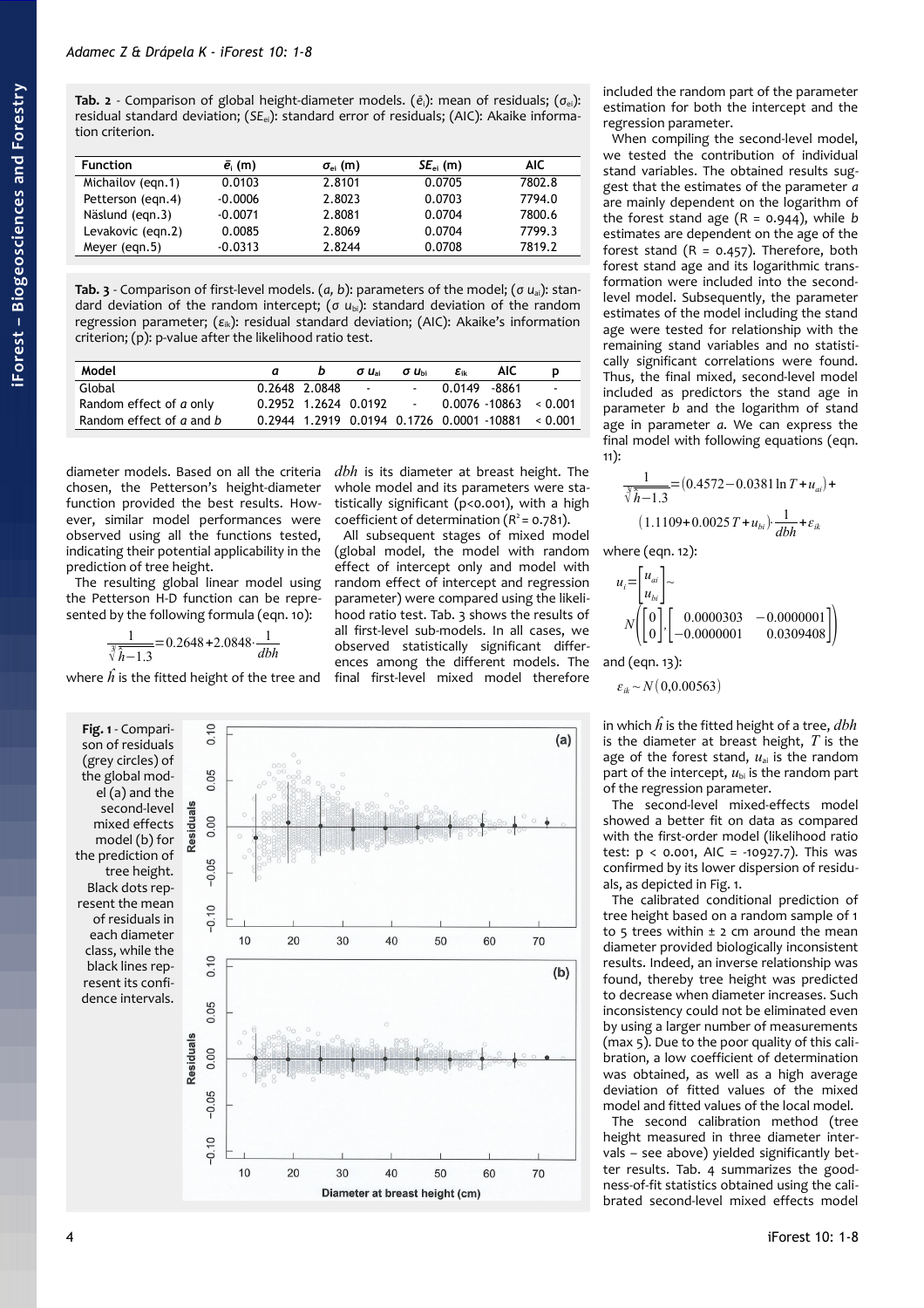<span id="page-4-0"></span>**Tab. 4** - Goodness-of-fit of the calibrated second-level mixed effects model using 3 to 9 tree height measurements. (N): number of measured trees; (*Δ*i): average deviation of fitted values obtained by the LME model and those obtained by the OLS model; (*R* 2 ): coefficient of determination; (AIC): Akaike's information criterion; (RMSE): root mean square error; (*ē*i): mean of residuals; (*σ*ei): residual standard deviation; (95% CI): 95% confidence interval of the mean.

| <b>Statistics</b> |       |          | Forest stand no. |        |         |         |         |                   |
|-------------------|-------|----------|------------------|--------|---------|---------|---------|-------------------|
|                   | N     | 3        | 5                | 11     | 14      | 19      | 22      | $(+95%$ CI)       |
| $\varDelta$       | 3     | 0.549    | 0.752            | 1.144  | 1.032   | 0.694   | 1.315   | $0.914 \pm 0.310$ |
|                   | 6     | 0.542    | 0.339            | 0.665  | 0.764   | 0.590   | 1.115   | $0.669 \pm 0.295$ |
|                   | 9     | 0.400    | 0.239            | 0.632  | 0.642   | 0.299   | 0.493   | $0.451 \pm 0.177$ |
| $R^2$             | 3     | 0.763    | 0.702            | 0.730  | 0.200   | 0.534   | 0.390   | 0.553             |
|                   | 6     | 0.777    | 0.817            | 0.812  | 0.265   | 0.569   | 0.433   | 0.612             |
|                   | 9     | 0.809    | 0.835            | 0.818  | 0.307   | 0.623   | 0.512   | 0.651             |
|                   | local | 0.848    | 0.854            | 0.860  | 0.368   | 0.644   | 0.534   | 0.685             |
| AIC               | 3     | 18.421   | 42.177           | 98.792 | 120.580 | 103.958 | 131.355 | 85.880            |
|                   | 6     | 17.199   | 11.372           | 76.200 | 110.891 | 99.130  | 127.379 | 73.695            |
|                   | 9     | 10.095   | 6.847            | 74.243 | 106.892 | 87.499  | 119.566 | 67.524            |
|                   | local | $-1.140$ | $-6.145$         | 54.581 | 100.960 | 82.563  | 117.055 | 57.979            |
| <b>RMSE</b>       | 3     | 1.191    | 1.333            | 1.901  | 2.458   | 1.785   | 3.186   | 1.976             |
|                   | 6     | 1.166    | 1.060            | 1.615  | 2.256   | 1.728   | 3.074   | 1.817             |
|                   | 9     | 1.084    | 1.012            | 1.591  | 2.190   | 1.617   | 2.858   | 1.725             |
|                   | local | 0.971    | 0.952            | 1.401  | 2.093   | 1.573   | 2.794   | 1.631             |
| $\bar{e}_{i}$     | 3     | 0.921    | 1.022            | 1.530  | 1.889   | 1.417   | 2.461   | 1.540             |
|                   | 6     | 0.893    | 0.789            | 1.288  | 1.808   | 1.394   | 2.376   | 1.425             |
|                   | 9     | 0.825    | 0.952            | 1.261  | 1.757   | 1.288   | 2.200   | 1.380             |
|                   | local | 0.768    | 0.698            | 1.074  | 1.636   | 1.251   | 2.176   | 1.267             |
| $\sigma_{\rm ei}$ | 3     | 7.003    | 9.597            | 6.695  | 11.070  | 15.330  | 14.798  | 10.749            |
|                   | 6     | 7.500    | 6.420            | 8.304  | 10.867  | 17.376  | 17.215  | 11.280            |
|                   | 9     | 5.565    | 6.510            | 8.097  | 9.912   | 13.852  | 15.041  | 9.830             |
|                   | local | 5.794    | 6.611            | 9.888  | 14.152  | 12.311  | 17.593  | 11.058            |

on the whole data set (training + validation) for the six forest stands analyzed. The results clearly showed that increasing the numbers of height measurements (1, 2, or 3 trees per interval, *i.e.*, 3, 6, and 9 trees), the accuracy of model predictions was largely improved. Indeed, a higher number of trees minimizes the impact of selecting dominant or suppressed trees on the position of the model curve. The results also show that the calibration using only three measured heights can provide confidence intervals of *Δ*<sup>i</sup> higher than 1 m, which is obviously unacceptable from a practical point of view. On the contrary, *Δ*<sup>i</sup> becomes significantly smaller when the model is run based on six or nine height measurements depending on the desired degree of accuracy, indicating the reliability of its predictions of tree height. We achieved the best results when the calibration was made using height measurements of nine trees. Subsequently, we used this model for comparison with the regression tree and the local model.

# *Classification and regression trees*

In the CART model, all the selected variables were significant in the resulting regression tree, with a degree of significance of 100 for dbh, 97 for the mean diameter, 94 for stand age, and 57 for the site index. The resulting tree consists of 19 splitting nodes and 20 homogeneous groups (final nodes). [Tab. 5](#page-5-2) shows the actual values of the splitting criteria and the resulting values of regression tree, while [Tab. 6](#page-5-1) shows the goodness-of-fit statistics obtained for the resulting tree using the two data subsets (training and validation). The results

correctly indicated that tree height in-*Comparison of OLS with LME and CART* creases with increasing stand age and dbh, supporting the use of CART models in different stages of the stand development. However, the achieved regression tree showed that trees from stands with lower mean diameter are taller than trees from stands with higher mean diameter, which seems biologically counter-intuitive. We therefore explored the characteristics of forest stands from which these trees originated, finding highly heterogeneous density values across forest stands. Indeed, competition for sunlight in high-density stands results in tall and slender trees, while more resources are allocated by trees to radial growth in low density-stands due to the lower crown competition. In our opinion, this may explain the observed anomaly.

Further, based on the results from the CART model, trees from stands with lower site index were taller than those from stands with higher site index, which also seems illogical. A deeper analysis of the stands with lower site index revealed that the selected trees in these stands were mostly dominant and growing in better conditions than trees with mean diameter and height. Indeed, the site index in this study was not determined according to the height of dominant trees but to that of trees with mean height. The regression tree therefore correctly ranked these individuals into one homogeneous group based on more predictors than only site index (especially according to diameter at breast height). All the independent variables used in the CART model are thus biologically justified.

The goodness-of-fit statistics obtained with each regression technique are compared in [Tab. 7.](#page-5-0) The CART technique provided the lowest mean and standard deviation of residuals, but also a high average deviation of the fitted values from those predicted by the local model (in some cases close to 1 m). Although such deviation could still be considered acceptable for some applications (*e.g.*, the use in volume tables for determining the standing volume), we consider CART modeling significantly biased as compared with the OLS method. Similar statistics were obtained by using the mixed model calibrated with only 3 tree heights in 3 diameter intervals. In both cases, small deviations could be observed in individual stands, but the average deviation of the predictions obtained by the two methods from those of the OLS model was high [\(Tab. 7\)](#page-5-0). On the other hand, once a regression tree has already been established, its application to other stands does not require any additional height measurement. In our case, to estimate the height of a specific tree we need to know its diameter at breast height (to be measured) and the stand variables, such as mean diameter, stand age, and site index, which can be easily drawn from forest management plans.

The LME technique provided good parameter estimates of the residual distribution, though their values were higher than those of the CART model. However, its predictions were very close to those achieved with the local model using the OLS method [\(Tab. 7\)](#page-5-0), and in some cases even better. The average deviation of predictions by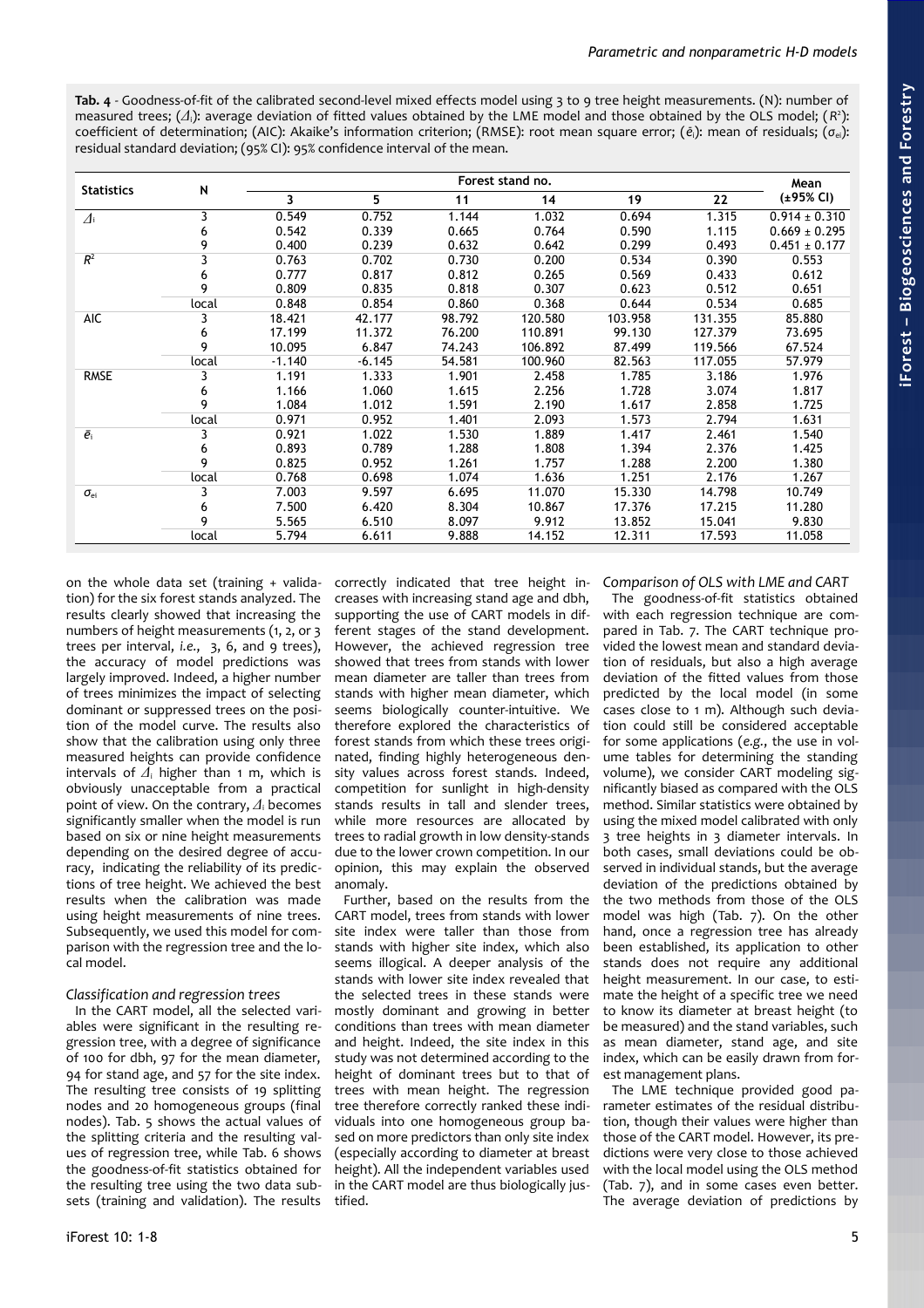<span id="page-5-2"></span>**Tab. 5** - Results of the regression tree construction. (LB): left branch; (RB): right branch; (N): number of trees in node; (*μ*h): mean value of the height distribution; (SP): splitting variable; (dbh): diameter at breast height of a tree; (dbh<sub>m</sub>): mean diameter; (A): stand age; (SI): site index; (f): final nodes.

| Node                    | LB of<br>the node       | RB of<br>the node    | N   | $\mu_h$ (m) | <b>SP</b>                 | Value<br>of SP              |
|-------------------------|-------------------------|----------------------|-----|-------------|---------------------------|-----------------------------|
| 1                       | $\mathbf{2}$            | 3                    | 860 | 27.97       | $dbh_m$                   | 30.1                        |
| 2                       | $\overline{\mathbf{4}}$ | 5                    | 380 | 22.09       | A                         | 48                          |
| 4                       | 6                       | $\overline{7}$       | 197 | 19.09       | dbh                       | 20.5                        |
| 6                       | 8                       | 9                    | 93  | 17.04       | dbh                       | 12.5                        |
| 8 <sup>f</sup>          | ä,                      |                      | 11  | 12.82       | ä.                        | $\sim$                      |
| 9                       | 10                      | 11                   | 82  | 17.60       | dbh                       | 16.5                        |
| $10^f$                  | ÷,                      | $\overline{a}$       | 26  | 16.29       | ÷.                        | $\ddot{\phantom{a}}$        |
| 11                      | 12                      | 13                   | 56  | 18.21       | A                         | 39                          |
| $12^f$                  | ÷                       | $\blacksquare$       | 41  | 17.54       | ÷.                        | $\blacksquare$              |
| 13 <sup>f</sup>         | L,                      | $\ddot{\phantom{a}}$ | 15  | 20.07       | ä,                        | $\overline{\phantom{a}}$    |
| $\overline{7}$          | 14                      | 15                   | 104 | 20.92       | A                         | 39                          |
| 14 <sup>f</sup>         | ÷,                      | $\blacksquare$       | 47  | 19.16       | ÷.                        | $\bullet$                   |
| 15 <sup>f</sup>         | $\ddot{\phantom{a}}$    | $\mathbf{r}$         | 57  | 22.37       | $\mathbb{Z}^{\mathbb{Z}}$ | $\mathbb{Z}^2$              |
| 5                       | 18                      | 19                   | 183 | 25.33       | dbh                       | 23.5                        |
| 18                      | 20                      | 21                   | 78  | 22.54       | dbh                       | 16.5                        |
| 20 <sup>f</sup>         | L,                      | $\overline{a}$       | 16  | 19.63       | $\omega$                  | $\blacksquare$              |
| 21 <sup>f</sup>         | $\sim$                  | $\sim$               | 62  | 23.29       | $\omega_{\rm c}$          | $\sim$                      |
| 19                      | 24                      | 25                   | 105 | 27.40       | SI.                       | 32                          |
| 24 <sup>f</sup>         | $\Box$                  | $\sim$               | 46  | 29.01       | $\omega_{\rm c}$          | $\sim$                      |
| 25                      | 26                      | 27                   | 59  | 26.14       | dbh                       | 30.5                        |
| 26 <sup>f</sup>         | L,                      | $\blacksquare$       | 42  | 25.62       | ÷.                        | $\blacksquare$              |
| 27 <sup>f</sup>         | $\sim$                  | $\sim$               | 17  | 27.44       | $\mathbb{Z}^{\mathbb{Z}}$ | $\mathbf{r}$                |
| $\overline{\mathbf{3}}$ | 28                      | 29                   | 480 | 32.62       | dbh                       | 32.5                        |
| 28                      | 30                      | 31                   | 126 | 28.99       | dbh                       | 23.5                        |
| 30 <sup>f</sup>         | $\blacksquare$          | $\sim$               | 16  | 24.56       | $\blacksquare$            | $\sim$                      |
| 31                      | 32                      | 33                   | 110 | 29.64       | A                         | 75                          |
| 32 <sup>f</sup>         | ä,                      | $\ddot{\phantom{a}}$ | 23  | 27.85       | ä,                        | $\mathbf{u}$                |
| 33                      | 34                      | 35                   | 87  | 30.11       | $dbh_m$                   | 39.3                        |
| 34 <sup>f</sup>         | $\Box$                  | $\blacksquare$       | 18  | 31.81       | ÷.                        | $\blacksquare$              |
| 35 <sup>f</sup>         | $\sim$                  | $\sim$               | 69  | 29.67       | $\omega$                  | $\sim$                      |
| 29                      | 40                      | 41                   | 354 | 33.91       | dbh                       | 46.5                        |
| 40                      | 42                      | 43                   | 269 | 33.18       | A                         | 75                          |
| $42^f$                  | $\bar{\mathcal{A}}$     | $\sim$               | 25  | 29.70       | $\omega$                  | $\mathcal{L}_{\mathcal{A}}$ |
| 43                      | 44                      | 45                   | 244 | 33.53       | $dbh_m$                   | 39.3                        |
| $44^f$                  | ä,                      | $\ddot{\phantom{a}}$ | 45  | 35.52       | ÷.                        | $\sim$                      |
| 45                      | 46                      | 47                   | 199 | 33.08       | dbh                       | 40.5                        |
| 46 <sup>f</sup>         |                         |                      | 111 | 32.51       |                           |                             |
| 47 <sup>1</sup>         |                         |                      | 88  | 33.80       |                           |                             |
| 41 <sup>f</sup>         | $\blacksquare$          | $\overline{a}$       | 85  | 36.22       | $\blacksquare$            | $\blacksquare$              |

<span id="page-5-0"></span>**Tab. 7** - Comparison of goodness-of-fit statistics for LME (mixed model), CART (regression tree model) and OLS (local model) techniques. (R<sup>2</sup>): coefficient of determination; (*ē*i): mean of residuals; (*σ*ei): residual standard deviation; (Δi ): average deviation of the fitted values obtained using the LME model and the fitted values obtained using the OLS model.

| Model       | <b>Stats</b>      |       |       |       | Forest stand no. |          |        | Mean     |
|-------------|-------------------|-------|-------|-------|------------------|----------|--------|----------|
|             |                   | 3     | 5     | 11    | 14               | 19       | 22     |          |
| LME         | $R^2$             | 0.809 | 0.835 | 0.818 | 0.307            | 0.623    | 0.512  | 0.651    |
|             | $\bar{e}_i$       | 0.825 | 0.952 | 1.261 | 1.757            | 1.288    | 2.200  | 1.380    |
|             | $\sigma_{\rm ei}$ | 5.565 | 6.510 | 8.097 | 9.912            | 13.852   | 15.041 | 9.830    |
|             | $\Delta_i$        | 0.400 | 0.239 | 0.632 | 0.642            | 0.299    | 0.493  | 0.451    |
| <b>CART</b> | $R^2$             | 0.783 | 0.727 | 0.767 | 0.202            | 0.570    | 0.465  | 0.586    |
|             | $\bar{e}_i$       | 0.089 | 0.094 | 0.148 | $-0.530$         | $-0.021$ | 0.144  | $-0.013$ |
|             | $\sigma_{\rm ei}$ | 1.146 | 1.293 | 1.788 | 2.272            | 1.718    | 2.963  | 1.863    |
|             | $\Delta_i$        | 3.546 | 2.303 | 2.220 | 1.258            | 1.179    | 1.216  | 1.954    |
| <b>OLS</b>  | $R^2$             | 0.848 | 0.854 | 0.860 | 0.368            | 0.644    | 0.534  | 0.685    |
|             | $\bar{e}_i$       | 0.768 | 0.698 | 1.074 | 1.636            | 1.251    | 2.176  | 1.267    |
|             | $\sigma_{\rm ei}$ | 5.794 | 6.611 | 9.888 | 14.152           | 12.311   | 17.593 | 11.058   |

<span id="page-5-1"></span>**Tab. 6** - Goodness-of-fit statistics obtained using the CART model. (R<sup>2</sup>): coefficient of determination; (*ē*i): mean of residuals; (*SE*ei ): standard error of residuals; (σ<sub>ei</sub>): residual standard deviation.

| <b>Statistics</b>                          | <b>Training</b><br>data | Validation<br>data |
|--------------------------------------------|-------------------------|--------------------|
| $R^2$                                      | 0.940                   | 0.804              |
| ē                                          | 0.000                   | $-0.585$           |
| $SE_{ci}$                                  | 0.054                   | 0.102              |
| $\sigma_{\scriptscriptstyle{\mathsf{ei}}}$ | 1.590                   | 2.746              |

both the local model and the mixed model (based on 9 height measurements) were small both in the individual forest stands and overall. We concluded that the LME technique is superior to the CART technique for the prediction of height based on dbh, and that the mixed model can replace the local model without significant losses of goodness-of-fit of the height curve model. Moreover, the mixed model also guarantees a consisting reduction in the variability of residuals.

# **Discussion**

The results of this study revealed that tree height can be accurately predicted based on diameter at the breast height by including the stand age and its logarithmic transformation as random factors in the mixed model considered. Moreover, the mixed model removed the heteroscedasticity occurring in the global model [\(Fig. 1\)](#page-3-1), as previously reported by Drápela (2011). However, the inclusion of stand age as a stand variable makes the use of the above model suitable only to even-aged forests. Mixed models for height prediction were previously applied to even-aged forests, but using different stand variables, such as the dominant height and dominant diameter (Crecente-Campo et al. 2010), the mean diameter (Schmidt et al. 2011), or a combination of stand variables (Sharma & Parton 2007, Adame et al. 2008). Other authors have focused on uneven-aged forest using the mean/dominant diameter or the dominant height as predictors (Castaño-Santamaría et al. 2013), as the use of stand age is unfeasible. Eerikäinen (2003) stated that the inclusion of the dominant height in models may reflect the site index as an indicator of the production potential of a site. All the above evidences support the hypothesis that the inclusion of stand variables into the model improves its final accuracy (Soares & Tomé 2002).

The applicability of the proposed mixed model in practice has been assessed by comparing the effect of different ways of selecting trees for height measurement to be used in the calibrated conditional prediction. Using the first method, 1 to 5 trees within  $\pm$  2 cm from the mean diameter were selected, while the second was based on 3, 6, or 9 trees randomly selected within 4 cm intervals from the thinnest, medium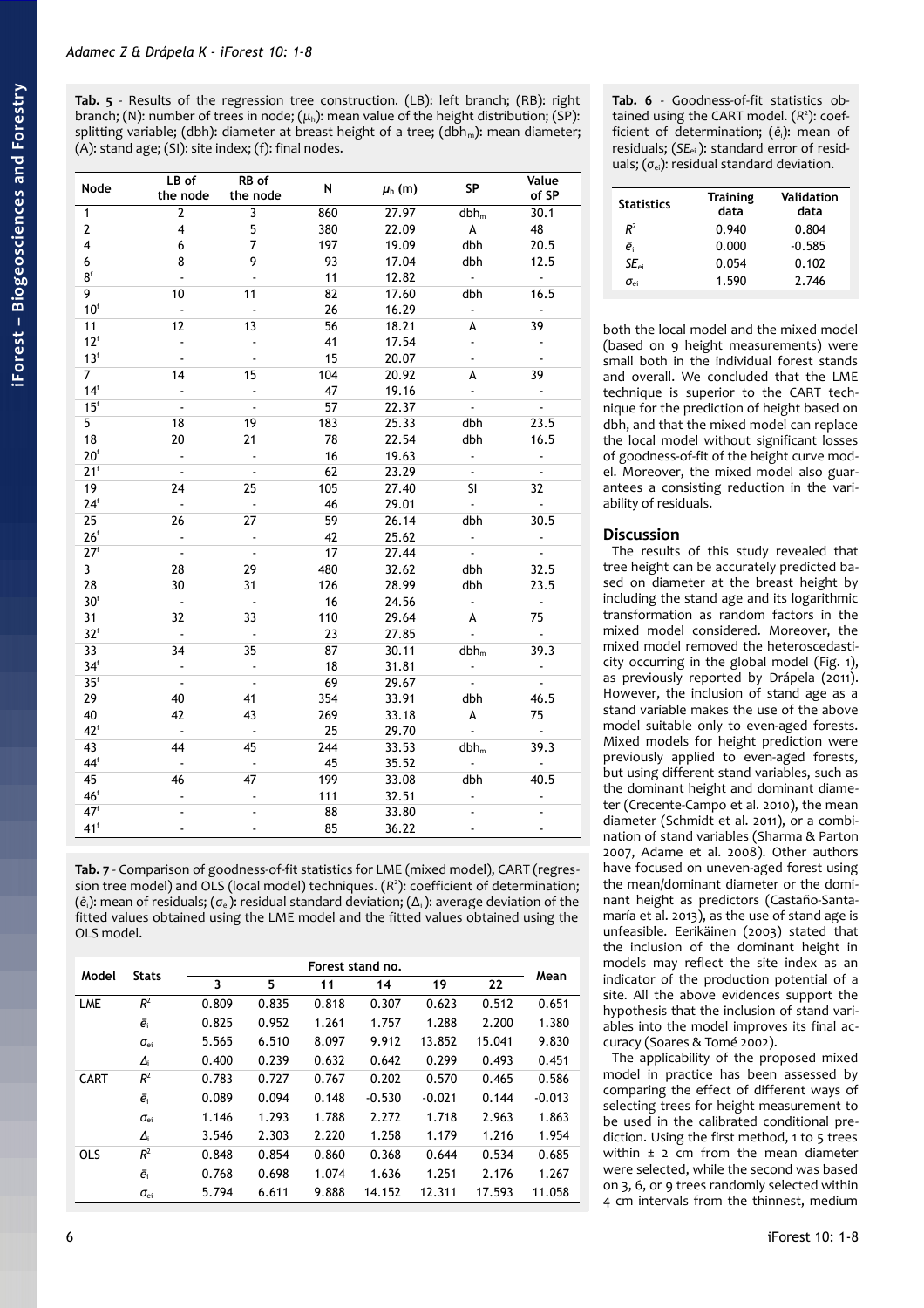and thickest trees. Other papers also included two ways of tree selection, namely random selection of different number of trees and a selection focused only on a portion of the diameter range. For example, random selection of trees has been applied by Adame et al. (2008) and Kangas & Haara (2012), who selected 1 to 4 trees, while Trincado et al. (2007) chose only 1 tree. Sharma & Parton (2007) and Schmidt et al. (2011) carried out a selection of 1 to 3 trees. Crecente-Campo et al. (2010) and Castaño-Santamaría et al. (2013) randomly selected 1 to 10 trees in each of three ranges of minimum, mean and largest diameters, as well as 3, 6, or 9 trees in several ranges of the smallest, largest and mean diameter.

Calibration results showed that random selection of trees close to the mean diameter is not feasible, as it provides predictions too biased compared to local models or not biologically justified (height decreasing as the diameter increases). Crecente-Campo et al. (2010) reported similar results, with very high mean and standard error of residuals of the resulting model using 1 to 10 trees of mean diameter. Castaño-Santamaría et al. (2013) using trees of mean diameter did not find such high means of residuals, but recommended the use of trees with smaller diameter to achieve better results in the calibrated conditional prediction.

The second method, based on the selection of trees from more diameter intervals, proved to yield better results in this study. Similarly, Crecente-Campo et al. (2010) and Castaño-Santamaría et al. (2013) reported that this approach improves the predictive power of the model. The results of this study confirm that the goodness-of-fit of the model increases by increasing the number of measured trees, in accordance with Trincado et al. (2007), Adame et al. (2008) and Kangas & Haara (2012).

Sharma & Parton (2007) and Schmidt et al. (2011) compared both LME model with fixed effects marginal prediction and calibrated conditional prediction, concluding that the latter provides better results even when only one tree is used for model calibration.

Van Laar & Akça (2007) recommended a minimum number of 20-25 tree height measurements for determining a local model of the height curve, to be used for example for calculation of the standing volume using the volume tables. We found that the reduction in number (up to 6 or 9) of the required measured heights through the calibrated model did not invalidate the model predictability, but at the same time ensures a reduction in costs and time of data collection. According to Crecente-Campo et al. (2010), this reduction in the number of required measurements makes the application of mixed models highly effective and useful.

The results obtained using the CART model indicated that tree height depends on

the diameter at breast height, mean diameter, stand age, and site index. Strongly nonlinear relationships exist between the height and the above variables. According to Gómez et al. (2012), the CART method should be preferred to parametric models as it is more suitable to analyze nonlinear relationships as well as data with hierachical structure (De'ath & Fabricius 2000, Shifley et al. 2006).

Indeed, the strong dependence among independent variables (*e.g.*, dbh and age) could bring about problems of multicollinearity when parametric methods are used. Contrastingly, CART models have been reported to resist to multicollinearity (Shifley et al. 2006), as CART considers the high-hierarchy variables to be more important than low-hierarchy variables, and the independent variables to have greater influence on the results than their mutual correlations. Consequently, there are no biased estimates of parameters (Aertsen et al. 2010). Further, the easy description of interactions between variables make this method a useful tool for the interpretation of the results, particularly when the number of independent variables increases and other model types are very difficult to interpret (De'ath & Fabricius 2000).

Our results showed that tree height can be quite easily predicted using the CART method. CART models have been previously applied to estimate different variables in forestry, such as tree mortality (Dobbertin & Biging 1998, Fan et al. 2006), site index (Aertsen et al. 2010) and the form factor of sample trees (Räty & Kangas 2008). The interpretation of the regression tree obtained with the CART model is very easy and intuitive, which makes this method a suitable tool for classifying forest stands (Gómez et al. 2012). Moreover, once the regression tree is achieved, no additional measurements are required, thus reducing the costs of data collection.

In this study, the comparison of mixed model, regression tree, and the local model indicated that LME performed better than CART in predicting tree height based on dbh. The CART method also provided results significantly worse than those obtained with the OLS method (local model), except for parameters of the residual distribution. Moisen & Frescino (2002) compared several modeling techniques to predict various forest characteristics, confirming the worse performances of CART compared to OLS methods. Aertsen et al. (2010) compared CART with multiple linear regression (MLR), generalized additive models (GAM) boosted regression trees (BRT) and artificial neural networks (ANN), confirming that CART is more user-friendly than the other four modeling techniques.

Regarding the comparison between LME and OLS models, we found that predictions obtained with LME only slightly differs from those of the local model. Crecente-Campo et al. (2010) found that calibrated LME provides significantly better results than the global model, thanks to the calibrated conditional prediction of the local model. Similar results were achieved by Castaño-Santamaría et al. (2013). We concluded that the mixed model with calibrated conditional prediction is best suited for the regionalization of the global model, *e.g.*, up to the level of the forest stand. We recommend to calibrate the model based on 6 to 9 tree height measurements in a given stand, depending on the required level of accuracy.

# **Acknowledgements**

The authors thank two anonymous reviewers whose comments helped to improve an earlier version of the manuscript. We would also like to thank Jan Kadavý for his valuable comments.

# **References**

- Aakala T, Fraver S, Amato AW, Palik BJ (2013). Influence of competition and age on tree growth in structurally complex old-growth forests in Northern Minnesota, USA. Forest Ecology and Management 308: 128-135. - doi: [10.1016/j.for](http://dx.doi.org/10.1016/j.foreco.2013.07.057) [eco.2013.07.057](http://dx.doi.org/10.1016/j.foreco.2013.07.057)
- Adame P, Del Rio M, Cañellas I (2008). A mixed nonlinear height-diameter model for Pyrenean oak (*Quercus pyrenaica* Willd.). Forest Ecology and Management 256: 88-98. - doi: [10.1016/j.for](http://dx.doi.org/10.1016/j.foreco.2008.04.006) [eco.2008.04.006](http://dx.doi.org/10.1016/j.foreco.2008.04.006)
- Aertsen W, Kint V, Van Orshoven J, Ozkan K, Muys B (2010). Comparison and ranking of different modelling techniques for prediction of site index in Mediterranean mountain forests. Ecological Modelling 221: 1119-1130. - doi: [10.1016/j.ecolmodel.2010.01.007](http://dx.doi.org/10.1016/j.ecolmodel.2010.01.007)
- Akaike H (1973). Information theory and an extension of the maximum likelihood principle. In: Proceedings of the "2<sup>nd</sup> International Symposium on Information Theory" (Petrov BN, Csáki F eds). Budapest (Hungary) 2-8 September 1973. Akademiai Kiado, Budapest, Hungary, pp. 268-281.
- Anderson MG, Ferree CE, Olivero AP, Zhao F (2010). Assessing floodplain forests: using flow modeling and remote sensing to determine the best places for conservation. Natural Areas Journal 30: 39-52. - doi: [10.3375/043.030.0105](http://dx.doi.org/10.3375/043.030.0105)
- Breiman L, Friedman JH, Olshen RA, Stone CJ (1984). Classification and regression trees. Chapman and Hall/CRC, Boca Raton, FL, USA, pp. 368.
- Budhathoki CB, Lynch TB, Guldin JM (2008). Nonlinear mixed modeling of basal area growth for shortleaf pine. Forest Ecology and Management 255: 3440-3446. - doi: [10.1016/j.for](http://dx.doi.org/10.1016/j.foreco.2008.02.035) [eco.2008.02.035](http://dx.doi.org/10.1016/j.foreco.2008.02.035)
- Calama R, Montero G (2005). Multilevel linear mixed model for tree diameter increment in stone pine (*Pinus pinea*): a calibrating approach. Silva Fennica 39: 37-54. - doi: [10.14214/](http://dx.doi.org/10.14214/sf.394) [sf.394](http://dx.doi.org/10.14214/sf.394)
- Castaño-Santamaría J, Crecente-Campo F, Fernández-Martínez JL, Barrio-Anta M, Obeso JR (2013). Tree height prediction approaches for uneven-aged beech forests in northwestern Spain. Forest Ecology and Management 307: 63-73. - doi: [10.1016/j.foreco.2013.07.014](http://dx.doi.org/10.1016/j.foreco.2013.07.014)

Crecente-Campo F, Tomé M, Soares P, Diéguez-